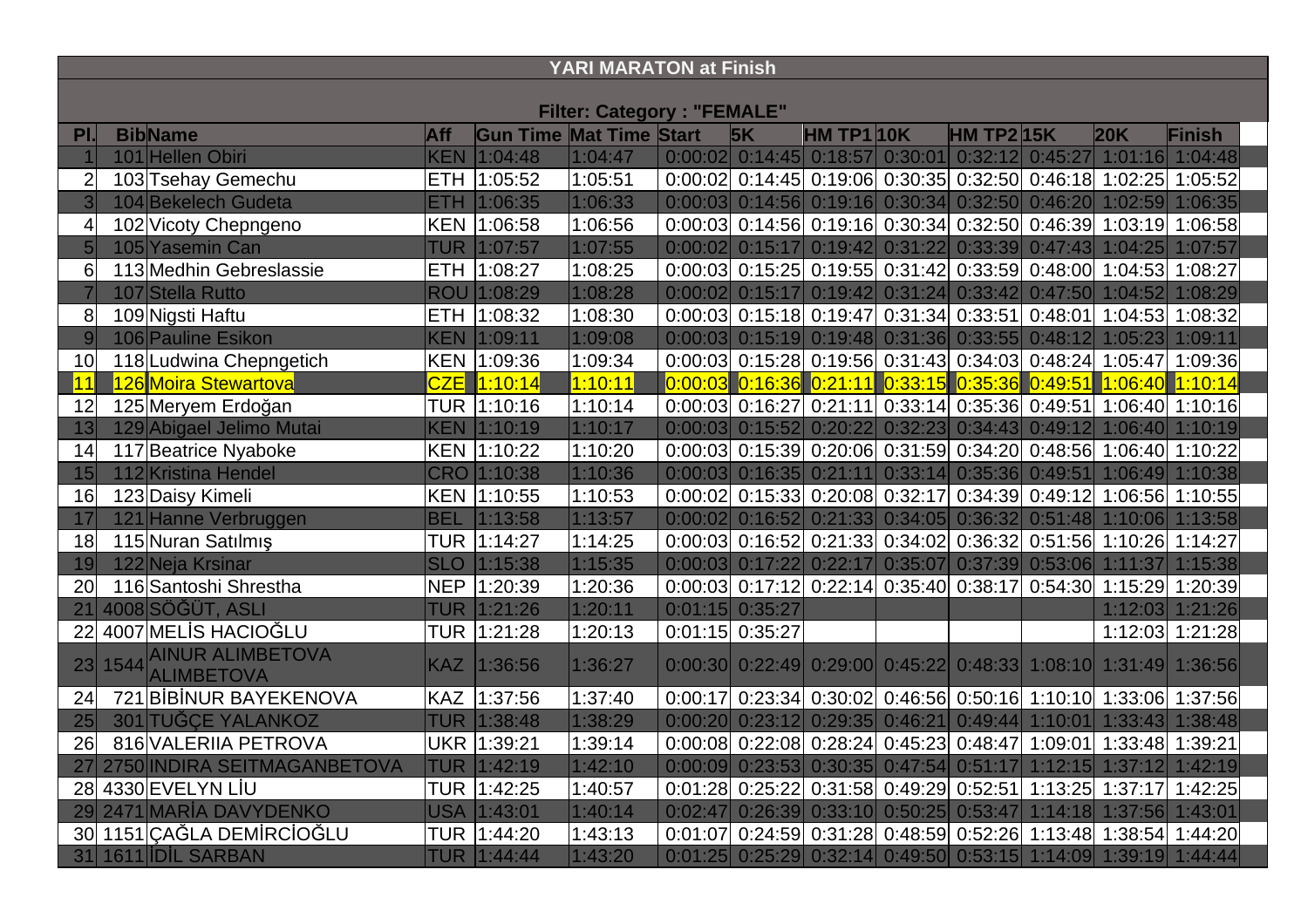| 2400 SENA CINAR<br>32 <sub>l</sub>         | TUR  1:44:57          | 1:44:22 | $0.00:35$ 0:25:19 0:32:10 0:49:56 0:53:20 1:14:37 1:39:37 1:44:57                               |                           |                                                           |                         |         |
|--------------------------------------------|-----------------------|---------|-------------------------------------------------------------------------------------------------|---------------------------|-----------------------------------------------------------|-------------------------|---------|
| 33 3426 BEYZA FATMA GÜZEL                  | 1:46:49<br><b>TUR</b> | 1:45:20 | 0:01:29 0:24:14 0:30:43 0:48:16 0:51:43 1:15:07 1:41:02 1:46:49                                 |                           |                                                           |                         |         |
| 34 1394 OKYANUS YILDIZ                     | TUR 1:47:15           | 1:46:56 | $0.00:19$ 0:26:14 0:33:18 0:51:40 0:55:15 1:16:40 1:41:59 1:47:15                               |                           |                                                           |                         |         |
| 2374 GULZHAN AMANKULOVA<br>35 <sub>1</sub> | KAZ 1:47:24           | 1:46:53 | 0:00:31 0:24:13 0:30:50 0:48:28 0:51:55 1:13:30 1:41:03 1:47:24                                 |                           |                                                           |                         |         |
| 1511 ALEV DALAMAN<br>36 <sup>l</sup>       | TUR   1:47:56         | 1:46:49 | 0:01:08 0:25:06 0:31:52 0:49:55 0:53:31 1:15:39 1:42:02 1:47:56                                 |                           |                                                           |                         |         |
| 1741 GONCA PIRIC<br>37 <sup>1</sup>        | TUR 1:48:21           | 1:46:05 | $0.02:17$ 0:26:50 0:33:36 0:51:31 0:55:05 1:16:48 1:42:46 1:48:21                               |                           |                                                           |                         |         |
| 38 4207 SEDA ÖZTÜRK                        | TUR<br>1:48:21        | 1:48:06 | $0.00:15$ 0:24:44 0:31:41 0:49:58 0:53:32 1:15:42 1:42:33 1:48:21                               |                           |                                                           |                         |         |
| 1332 SARA MONTEJO<br>39                    | <b>ESP</b><br>1:48:29 | 1:46:41 | $0.01:48$ 0:28:31 0:35:36 0:53:50 0:57:22 1:18:46 1:43:19 1:48:29                               |                           |                                                           |                         |         |
| 1646 ESIN AKKARTAL<br>40                   | <b>TUR</b><br>1:48:39 | 1:46:42 | 0:01:58                                                                                         |                           | 0:25:32 0:32:14 0:50:42 0:54:15 1:16:09 1:43:17           |                         | 1:48:39 |
| 2726 JESSICA SEITZ<br>41                   | <b>TUR</b><br>1:48:45 | 1:47:11 | $0.01:34$ 0:25:45 0:32:29 0:50:34 0:54:08 1:16:08                                               |                           |                                                           | 1:43:06                 | 1:48:45 |
| 1536 BİÇER, HÜRMÜZ<br>42                   | TUR<br>1:49:35        | 1:48:36 | 0:00:59 0:25:43 0:32:50 0:51:53 0:55:44 1:18:27                                                 |                           |                                                           | 1:43:55                 | 1:49:35 |
| 2809 ANA GARCIA<br>43                      | <b>ESP</b><br>1:49:56 | 1:47:41 | $0.02:16$ 0:26:30 0:33:21 0:51:49 0:55:33 1:17:44 1:44:16                                       |                           |                                                           |                         | 1:49:56 |
| 508 BÜŞRA SEVİKA<br>44                     | TUR 1:50:18           | 1:44:21 | $0:05:58$ 0:43:12 0:53:42                                                                       |                           |                                                           | 1:02:14 1:41:22 1:50:18 |         |
| 1440 EYLÜL TEKİNARSLAN<br>45               | TUR 1:50:34           | 1:48:19 | 0:02:15 0:26:29 0:33:16 0:51:44 0:55:31 1:18:08 1:44:39 1:50:34                                 |                           |                                                           |                         |         |
| 1384 ALMIRA KASSENOVA<br>46                | KAZ   1:50:45         | 1:50:21 | $0:00:25$ 0:25:42 0:32:39 0:51:10 0:54:53 1:17:24 1:44:46 1:50:45                               |                           |                                                           |                         |         |
| 47<br>528 ESMA ALOĞLU KAŞUT                | <b>TUR</b><br>1:51:04 | 1:50:53 | $0.00:12$ 0.26:24 0.33:35 0.52:53 0.56:39 1.19:03 1.45:21                                       |                           |                                                           |                         | 1:51:04 |
| 1720 AYTA, ALİYE<br>48                     | TUR 1:51:05           | 1:48:36 | $0.02:29$ 0:26:49 0:33:46 0:52:23 0:56:04 1:18:40 1:45:32 1:51:05                               |                           |                                                           |                         |         |
| 2754 MONIKA GIERUK<br>49                   | <b>POL</b><br>1:51:35 | 1:51:10 | $0.00:25$ 0:25:19 0:32:14 0:50:32 0:54:42 1:17:31                                               |                           |                                                           | 1:45:41                 | 1:51:35 |
| 50 2572 KAHVECI, NAZ HAZAL                 | TUR<br>1:51:38        | 1:35:16 | 0:16:23                                                                                         |                           |                                                           | 1:42:28 1:51:38         |         |
| 51<br>2573 DEMIRTAS, ZUHAL                 | <b>TUR</b><br>1:51:38 | 1:35:16 | 0:16:22                                                                                         |                           |                                                           | 1:42:28                 | 1:51:38 |
| 52<br>681 AIDANA TULKIBEK                  | <b>KAZ</b><br>1:52:17 | 1:51:37 | $0:00:40$ $0:26:27$ $0:33:30$ $0:52:30$ $0:56:09$ 1:20:39 1:46:36 1:52:17                       |                           |                                                           |                         |         |
| 3103 VICTORIA SHEPELEVA<br>53              | <b>TUR</b><br>1:52:20 | 1:50:43 | $0.01:38$ 0:28:23 0:35:28 0:53:36 0:57:10 1:18:54 1:45:47 1:52:20                               |                           |                                                           |                         |         |
| 54 4335 NEDA ATASOY                        | TUR 1:52:29           | 1:47:46 | $[0.04:43]$ $[0.32:33]$ $[0.40:01]$ $[0.58:23]$ $[1.01:41]$ $[1.22:53]$ $[1.47:30]$ $[1.52:29]$ |                           |                                                           |                         |         |
| 2379 ARAILYM JAMALOVA<br>55                | <b>KAZ</b><br>1:53:20 | 1:52:54 | 0:00:26 0:27:15 0:34:34 0:53:52 0:57:38 1:20:18 1:47:32 1:53:20                                 |                           |                                                           |                         |         |
| 56 2720 ISIL KESMEN                        | TUR<br>1:53:23        | 1:52:43 | $0.00:40$ $0.26:20$ $0.33:51$ $0.53:15$ $0.57:02$ 1:20:09 1:47:35                               |                           |                                                           |                         | 1:53:23 |
| 1746 NADEZHDA TSOY<br>57                   | <b>KAZ</b><br>1:53:46 | 1:50:01 | $0.03:45$ 0:30:34 0:37:45 0:56:19 1:00:03 1:21:53                                               |                           |                                                           | 1:48:24                 | 1:53:46 |
| 58 4631 ELIF ÖZGE İNEL                     | 1:53:52<br>TUR        | 1:53:16 | $0.00:36$ 0:27:01 0:34:16 0:53:29 0:57:14 1:20:36 1:48:03                                       |                           |                                                           |                         | 1:53:52 |
| 1507 DUYGAN, ÖZGEHAN<br>59                 | 1:53:59<br>TUR        | 1:53:26 | $0.00:34$ 0:27:06 0:34:18 0:53:29 0:57:13 1:20:18 1:47:55                                       |                           |                                                           |                         | 1:53:59 |
| 60 4571 ISIL AKAR                          | TUR<br>1:54:06        | 1:53:46 | 0:00:21                                                                                         |                           | $0:24:52$ 0:31:58 0:51:10 0:55:08 1:19:18 1:47:40 1:54:06 |                         |         |
| 3520 KÖMOĞ, BURCU<br>61                    | 1:54:30<br><b>TUR</b> | 1:51:19 | $0.03:12$ 0.30:54 0.37:58 0.56:27 1.00:08 1.22:07                                               |                           |                                                           | 1:48:48 1:54:30         |         |
| 2358 YAĞMUR SARALİ<br>62                   | TUR<br>1:55:30        | 1:52:50 | 0:02:41                                                                                         | $0:30:24$ 0:37:55 0:57:27 | $1:01:19$ 1:24:22                                         | 1:50:00 1:55:30         |         |
| 63 2821 BETÜL SITKI                        | TUR 1:55:39           | 1:54:53 | 0:00:46 0:27:39 0:34:55 0:54:24 0:58:19 1:21:51 1:49:52 1:55:39                                 |                           |                                                           |                         |         |
| 1732 DILARA ATASYAS<br>64                  | 1:55:51<br><b>TUR</b> | 1:55:07 | $0:00:45$ 0:26:53 0:34:12 0:53:47 0:57:37 1:21:21                                               |                           |                                                           | 1:49:49 1:55:51         |         |
| <b>1104 ÖNCÜ, ECE</b><br>65                | <b>TUR</b><br>1:56:02 | 1:53:23 | $0:02:39$ 0:30:24 0:37:56 0:57:28 1:01:19 1:25:00                                               |                           |                                                           | 1:50:41                 | 1:56:02 |
| 66 2429 AYDAN TAŞDEMİR YILMAZ              | TUR   1:56:05         | 1:53:57 | $0.02:09$ 0:28:56 0:36:13 0:55:10 0:58:52 1:21:59 1:50:03 1:56:05                               |                           |                                                           |                         |         |